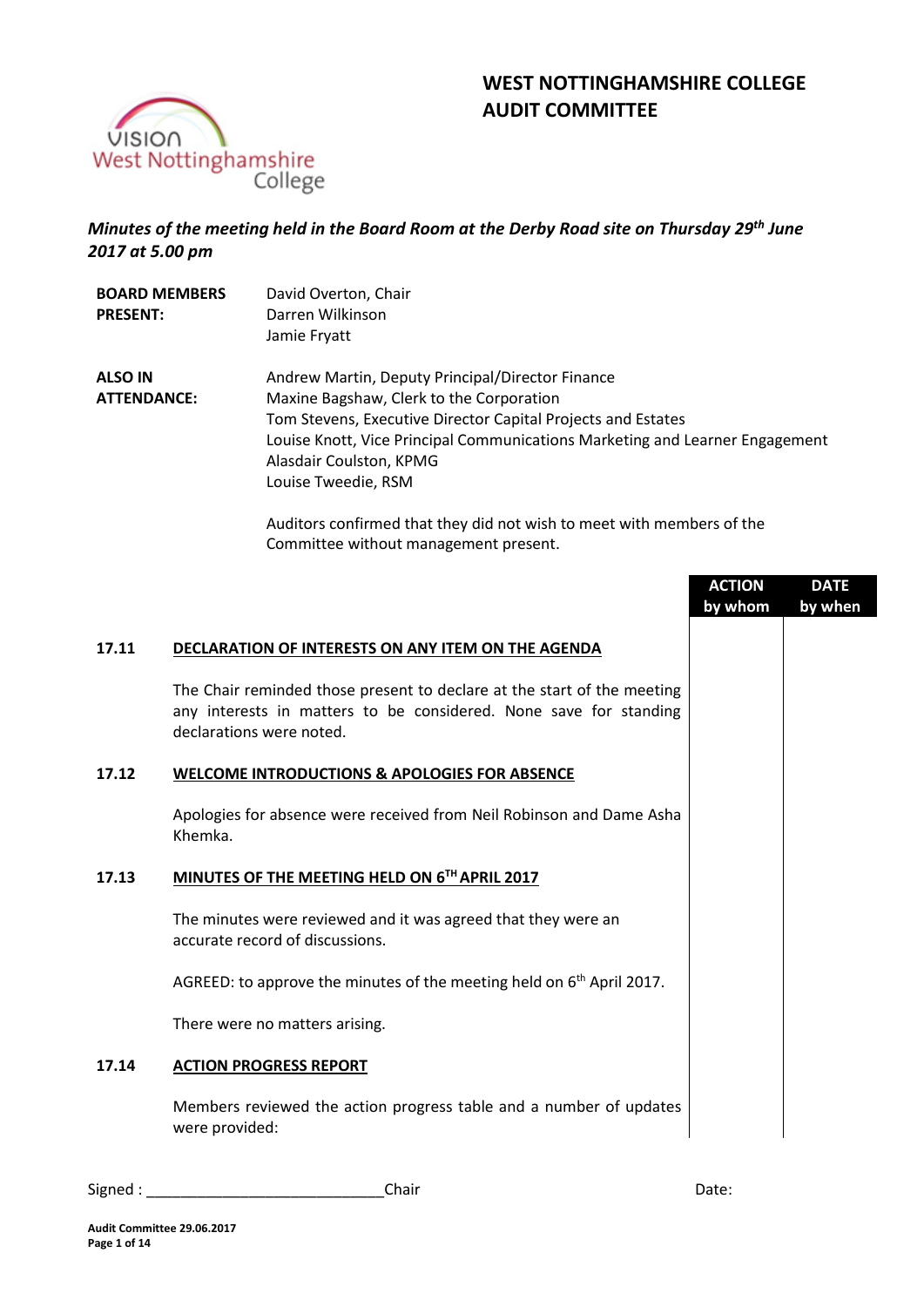- Item 1 it was confirmed that this detail was included within the business plan which was discussed at the June Governors residential.
- Item 2 in relation to HE Centre signage the Executive Director Capital Projects and Estates confirmed that he and the team have considered some proposals but are not comfortable with the suggestions received so far. He asked that this action be recorded as 'ongoing'. In addition, he indicated that he was looking at signage generally around the site, particularly in terms of directions for students, staff and visitors.

AGREED: to note the content of the update provided.

#### **17.15 COMPOSITE COLLEGE RECOMMENDATIONS REPORT**

The Deputy Principal introduced this item and drew members' attention to page 89 of the pack. He confirmed that section 2.1 of his report summarises the changes between the February report and the June report. He explained that the increase in the number of recommendations made is as a result of additional onsite visits and final reports being concluded. In relation to the two items outstanding from 9<sup>th</sup> February he confirmed that their due date was not until July 2017. He also confirmed that of the 14 items detailed in the column headed 29<sup>th</sup> June 2017, none were overdue.

Members' attention was drawn to page 90 onwards which lists the actions which have been cleared and closed down. He explained that if there is no comment in the final column then the action is still outstanding. An example was given on page 94. The blue text is this month's updates.

Members discussed the recommendation at page 91 and questioned where staff utilisation will be reported to Governors. It was explained that at Board level, this is part of the business update KPIs presented by the Director: Strategy and Innovation. He provided assurance that mechanisms are in place to measure utilisation and this is a focus for the senior team in terms of improving efficiencies.

**Q** In relation to the action identified on page 94 the Committee questioned how the College is ensuring student compliance with safeguarding training requirements. The Vice Principal: Communications, Learner Experience and Engagement indicated that in the current academic year (16/17) there was quite a lot of wider learning provided to students online and what has happened is that a lot of students 'opted out'. In 17/18 this will be provided in taught session so that students cannot opt out. This will be the case for safeguarding and prevent. Surveys show that students actually learn more as part of a group. Registers will be kept so that compliance in this area can more easily be tracked.

AGREED: to note the content of the update provided.

| Signed | Chair | Date: |
|--------|-------|-------|
|--------|-------|-------|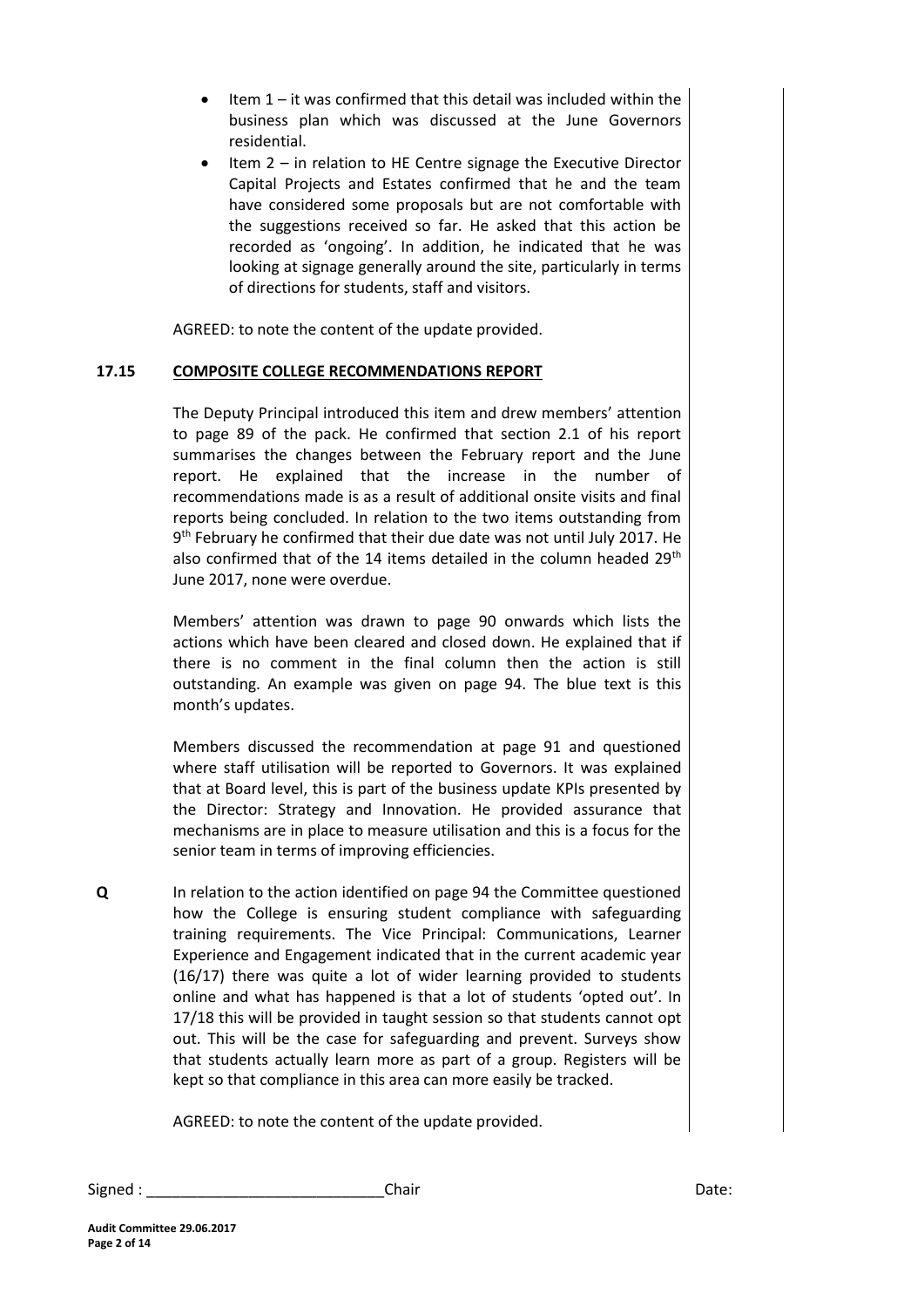# **17.16 Q KPMG 2016/17 PLANNING MEMORANDUM**  Alasdair Coulston from KPMG introduced their planning report and he explained that this document sets out their intended approach and responsibilities. A number of key matters were brought to members' attention: • Page  $4$  – this provides the executive summary and confirms auditors' independence. It sets out audit risks, materiality, the position relating to subsidiaries, timeline, audit approach and deliverables and independence. Page 7 – sets out more detail regarding materiality. He explained that the materiality limit is calculated on expected revenue which is why there is a slight reduction on the prior year position. In relation to the proposed individual difference figure, the Committee questioned why this has gone up when the materiality limits, in line with revenue have gone down? It was agreed that auditors would double check why the figure was £43k last year as it may be that this was reduced for some specific reason. He confirmed that for the 16/17 audit any individual difference would be considered as trivial if it they were less than £55k. Page 8 identifies the significant risk areas. These are broken down in to a number of key areas: a) Fraud risk areas from revenue recognition. In terms of the audit approach he explained that it is auditors understanding that the Colleges finance and student record functions are integrated. They will review the interface in place to ensure complete and timely data and information. They will review the completeness of funding body income through reconciliations with the yearend tolerance statements issued by each body. They will also review the income recognition for programmes crossing the year-end and any other flexible programmes that may emerge. They will also consider the Colleges other material income streams and design appropriate tests to address them. They will also review how the apprenticeship levy has impacted on the College's activity, including income recognition and relationship with partners/subcontractors. b) Fraud risk from management override controls – he explained that in line with their methodology they carry out appropriate controls testing on substantive procedures including over journal entries, accounting estimates and significant transactions that are outside the components normal course of business or are otherwise unusual. He explained that both of the above risk areas are mandated risks that have to be included within the audit completed. External Auditors July 2017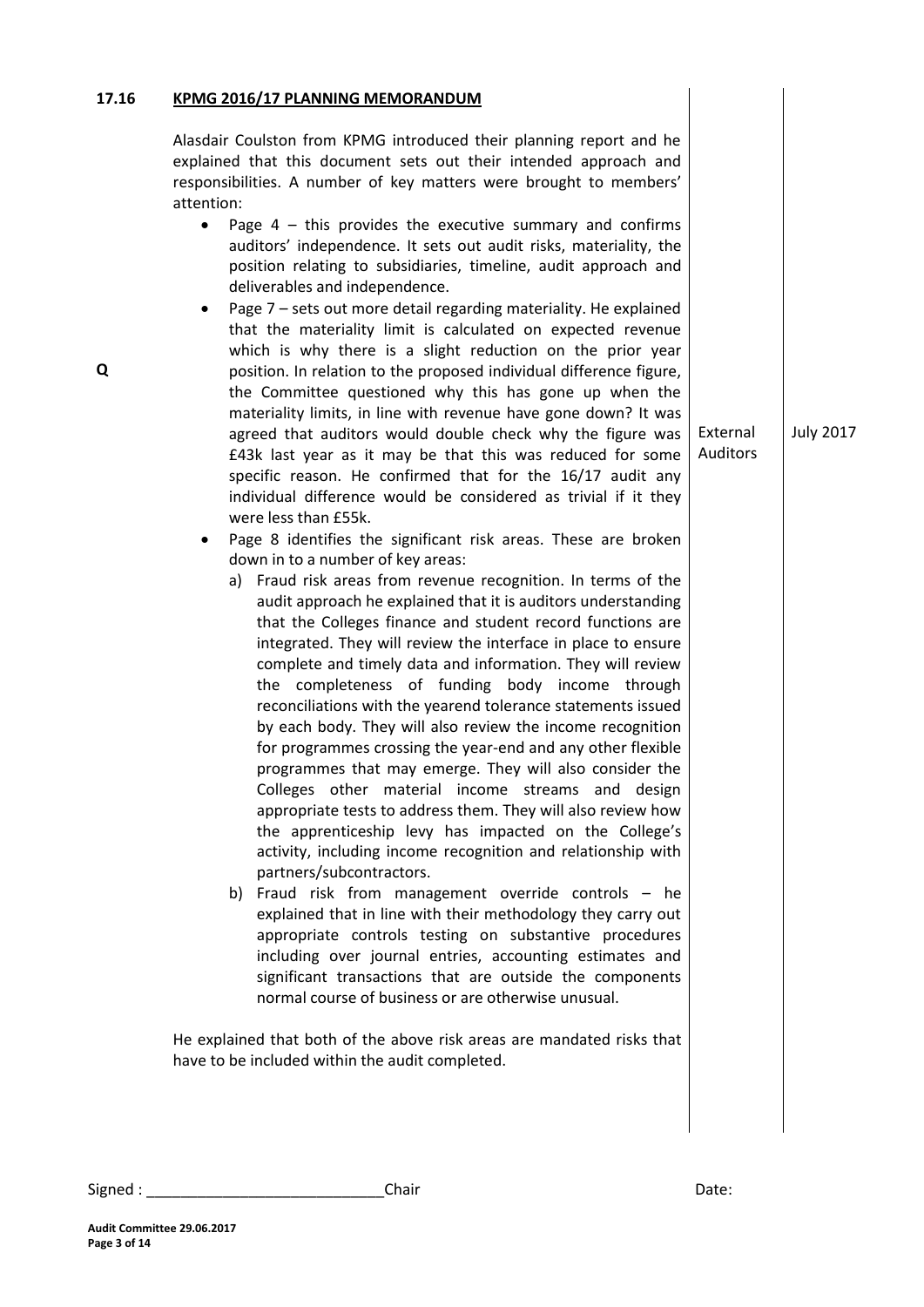- c) Overall financial position and going concern including group performance versus college performance – he described this as not a significant concern/risk so far as auditors are concerned. What they will do in their report is pick out the group versus College performance, it being acknowledged that were it not for subsidiary company contribution then this would be a point of concern. The Audit Committee Chairman challenged auditors and expressed the view that this very much should be considered as a concern as the college core activity on a standalone basis is operating at a loss. He expressed the view that the HE Centre also should be considered as a concern and a high risk as there are no real mitigating actions as yet identified to limit the potential impact of this risk.
- d) Pensions the Deputy Principal expressed the view that long term LGPS and TPS pension schemes are simply just not affordable although Colleges at the current time are obliged to offer them. This is a problem for all public sector organisations. He confirmed that the triannual re-evaluation completed this year means that payments are fixed and known for the next 3 years. Auditors confirmed that this was a continuous area of focus and will include this year's triannual evaluation impact. The Deputy Principal indicated that there were 2 aspects to pensions that needed to be considered, the first is the triannual evaluation which sets the level of payments needed. They have increased from 11% to 13%. However the historic contribution payments have decreased and the overall net impact is that the College is required to pay an additional £100k per annum. The second aspect is the FRS 17 valuation regarding long term deficit, the forecast position is £23.5 million and increases at every revaluation. This is a long term liability.
- e) Regularity

As an overall observation it was agreed that changes to the apprenticeship programme will fundamentally impact on the College's ability to get to a breakeven position in terms of its core activity and this area of provision needs to be considered as a significant risk for 17/18.

- Page 13 sets out the review planned of College subsidiary companies
- Page 19 sets out auditors' independence.

Members considered page 18 and the fees proposed, it was noted that the proposal is the same as the prior year. The Committee questioned whether the audit fee is measured in days or a contractual sum. It was confirmed that the fees are in line with the tender. The Deputy Principal expressed the view that what is important for the College is to get through the audit as efficiently as possible.

**CH**

**Audit Committee 29.06.2017 Page 4 of 14**

**Q**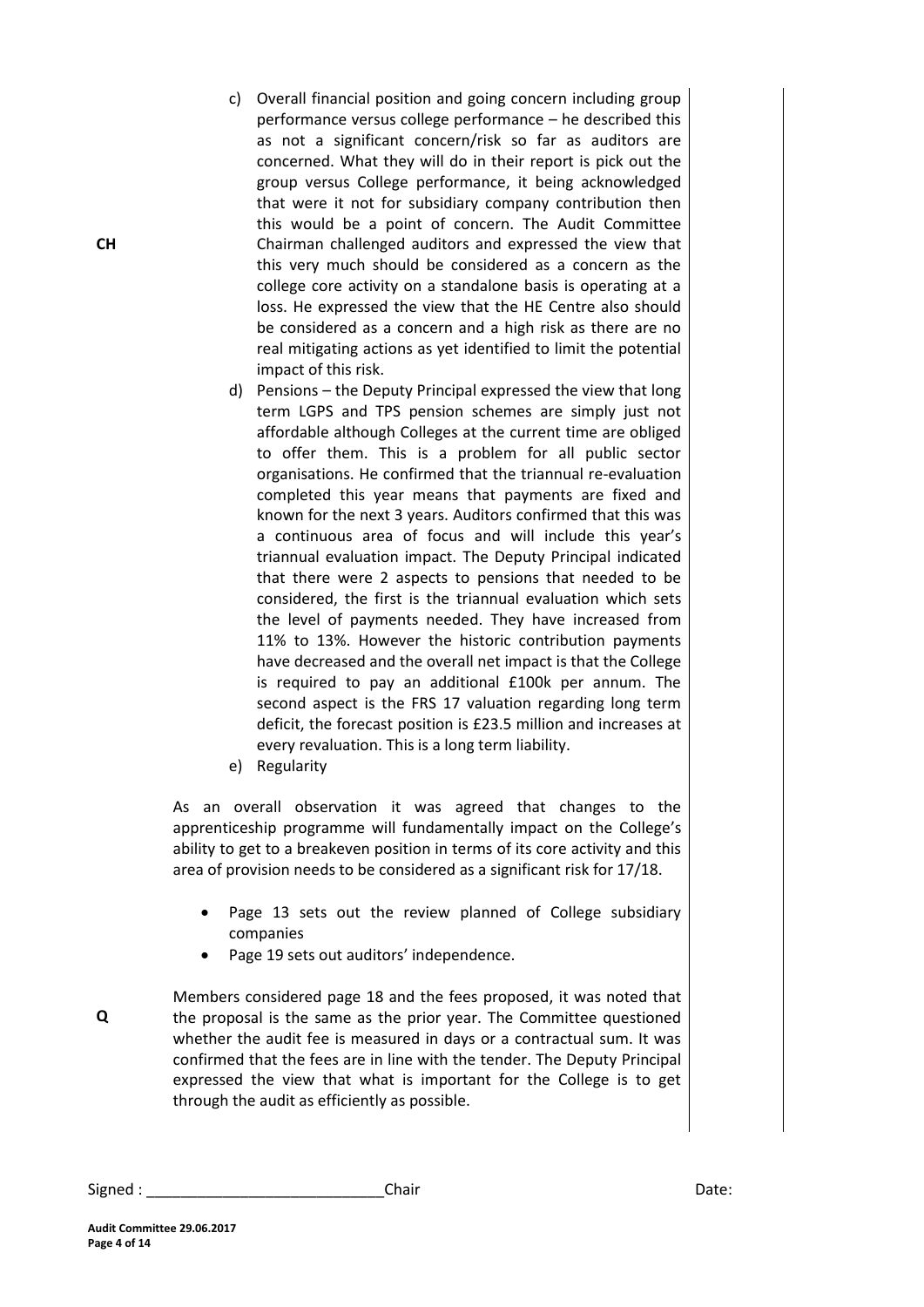The Committee were happy to approve the fees proposed at £33,650.

 Page 21 onwards sets out a technical update. It was noted that on page 21 legislation now enshrines in to law the right of FE providers to go into schools to promote vocational courses and includes a duty for Ofsted to comment on the careers guidance provided to relevant students at the institution when inspecting FE providers. With this as the context, it was acknowledged that it is still however difficult to gain access to some schools.

## AGREED:

a) to approve the KPMG 2016 audit planning memorandum as presented and

b) approve audit fees as proposed.

## **17.17 INTERNAL AUDIT**

Louise Tweedie from RSM introduced this item and confirmed that there were a number of matters to consider.

1) Apprenticeships – advisory review of costings, pricings and sales.

She confirmed that the report presented is an advisory rather than compliance report, it being the case that the College acknowledges that the changes to the apprenticeship programme are the single most significant risk for the College. Members' attention was drawn to page 15 of the pack where it was noted that auditors had made 1 medium and 2 low priority recommendations.

In relation to the medium recommendation it was explained that policies and procedures were still a 'work in progress' when the audit testing was undertaken and the College accepted the recommendation to introduce policies and procedures in relation to costing, pricing and payments for apprenticeships and new funding rules post May 2017. In relation to the 2 low recommendations they are:

- Policies and procedures in relation to pipeline and opportunity tracking on the sales force system will be version controlled and subject to regular review to ensure that these remain up to date. She explained that this recommendation is to improve statistical reliance and show trends.
- To enhance understanding of reasons why potential opportunities do not convert in to an enrolment, the 'reasons for loss' field will be made mandatory. On a monthly basis a report for reasons for loss will be extracted and any trends or themes will be considered and actions taken to remedy these where possible.

Auditors confirmed that there would be further testing of this area planned for the next academic year.

| Signed | Chair | Date: |
|--------|-------|-------|
|--------|-------|-------|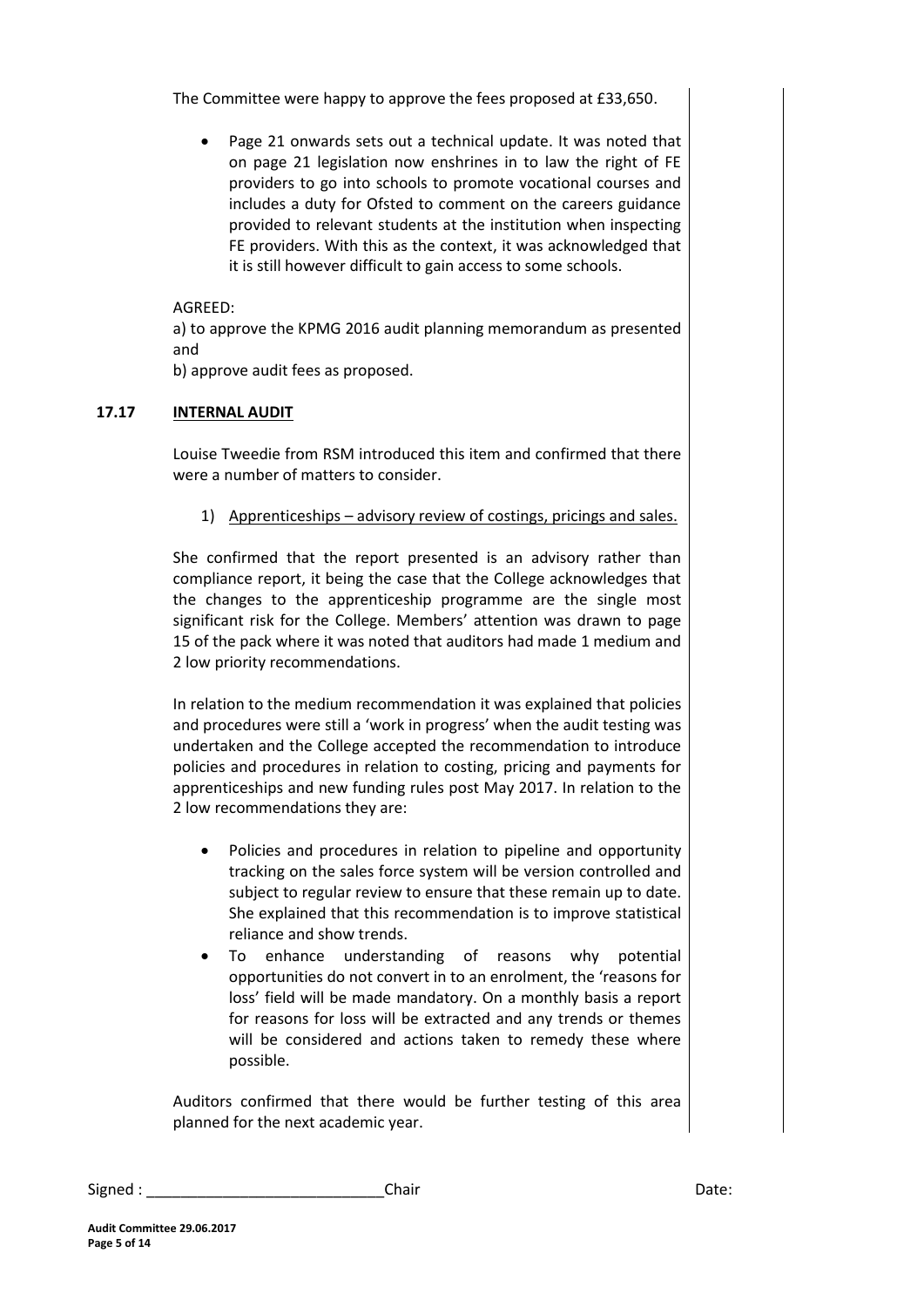AGREED: to note the content of the report provided.

# 2) Apprenticeships processes

The Committee were advised that an amber/green opinion has been given. It was explained that testing related to the old funding requirements. There were 4 medium and 3 low priority recommendations. The Committee discussed the 4 medium recommendations which were noted in relation to:

- In respect of individual learning plans (ILPs) the College will ensure that the College/partner will sign the ILP in all cases and the employer will sign the ILP and ensure that this is done at the start of the learners apprenticeship programme.
- Records of attendance will be held for each apprenticeship learner which covers the duration of the course.
- Withdrawal paperwork will be completed and authorised as soon as possible once the College has identified an apprenticeship learner as a withdrawal.
- The College will ensure that evidence is in place to confirm that achievement certificates have been applied for with 3 months of completion of apprenticeships.

As an overall observation it was explained that what the College needs to ensure is that it has really quick processes in place for dealing with any change in the learner's position. She explained that whilst funding changes have now been made, these issues identified will broadly remain and therefore the actions are still relevant.

The Deputy Principal confirmed that late notifications of a withdrawal are something that the Vice Principal for Business Development is focusing on. The team now use one file rather than smart assessor which should make withdrawals easier to track. It was explained that there is still work to be done and in real terms assessors should be on top of every single one of their learners. It was confirmed that late withdrawals do have funding implications. The Committee questioned whether noncompliance in this area was anything to do with the case load of assessors. The Deputy Principal indicated that this was not likely to be a contributing factor.

AGREED: to note the content of the report provided.

3) English and Maths – assessment and enrolment processes

Auditors introduced this item and confirmed that an amber/green rating has been given. There was one high and one medium recommendation made.

**Q**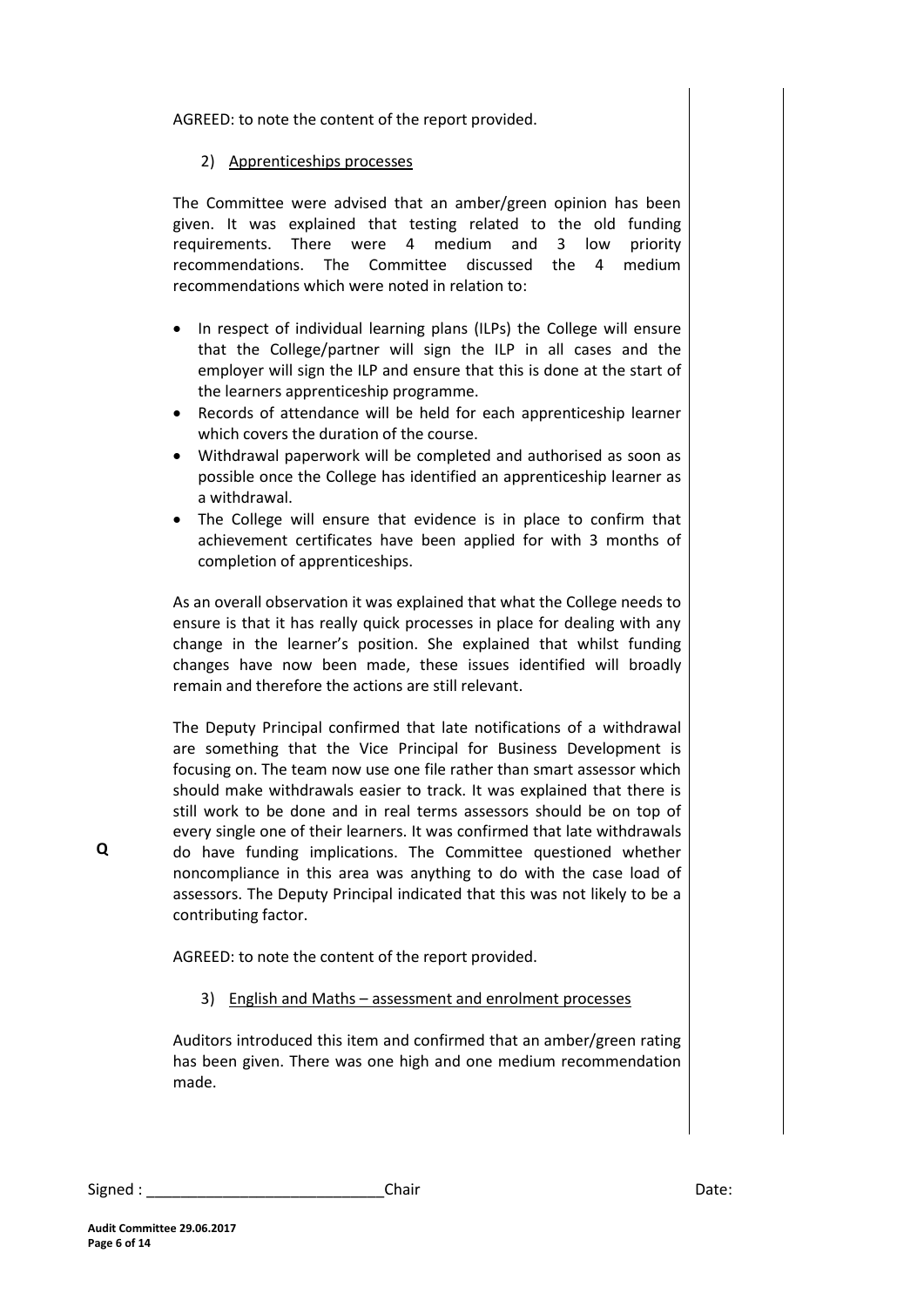In relation to the high priority action it was explained that in 2 out of 10 cases related to maths qualifications auditors were unable to confirm the basis upon which the learner was enrolled and the level they were enrolled on. In 4 out of 10 cases related to English qualifications similarly they were unable to confirm the basis upon which the learner was enrolled on the level they were enrolled on. The Deputy Principal indicated that there was simply no excuse for this position and that staff should have or would have used the BKSB product to gage the appropriate level. He indicated that it may be the case that staff did not agree with the BKSB assessment, however if this is the case then alternative evidence needs to be provided to explain why the learner was enrolled on a particular level.

In relation to the medium recommendation it was explained that in 2 out of 19 cases the student declaration for English and Maths was not signed until January 2017.

It was confirmed that management have accepted the recommendations made and actions are being put in place to address.

AGREED: to note the content of the report provided.

4) Tracking student progress

Auditors confirmed that again an amber/green opinion has been given. There were 2 medium recommendations made.

It was explained that the College identifies higher achieving students on the basis of 5 A\*-A GCSE grades. Auditors were made aware that these grades are negotiable if the students have shown sufficient competency in regards to their GCSE qualifications and/or if they have achieved high grades whilst dealing with a range of health and/or personal issues. In addition, the College works in partnership with the University of Sheffield in order to deliver the Outreach Programme by identifying high achieving students based on a set criteria and enabling them to have a better chance of enrolment success at the University of Sheffield once completing their A Level qualifications. In terms of the medium recommendations it was explained that:

- The curriculum manager for sixth form provided details of the high achiever programme, however the College does not have a documented procedure in place outlining the selection and monitoring of progress of students on the high achiever programme. In addition, there was a lack of clarity amongst those auditors spoke to as to whether this was a current initiative.
- The College does not currently formally report on the percentage of students that have failed to achieve, achieved or exceeded their national target grade.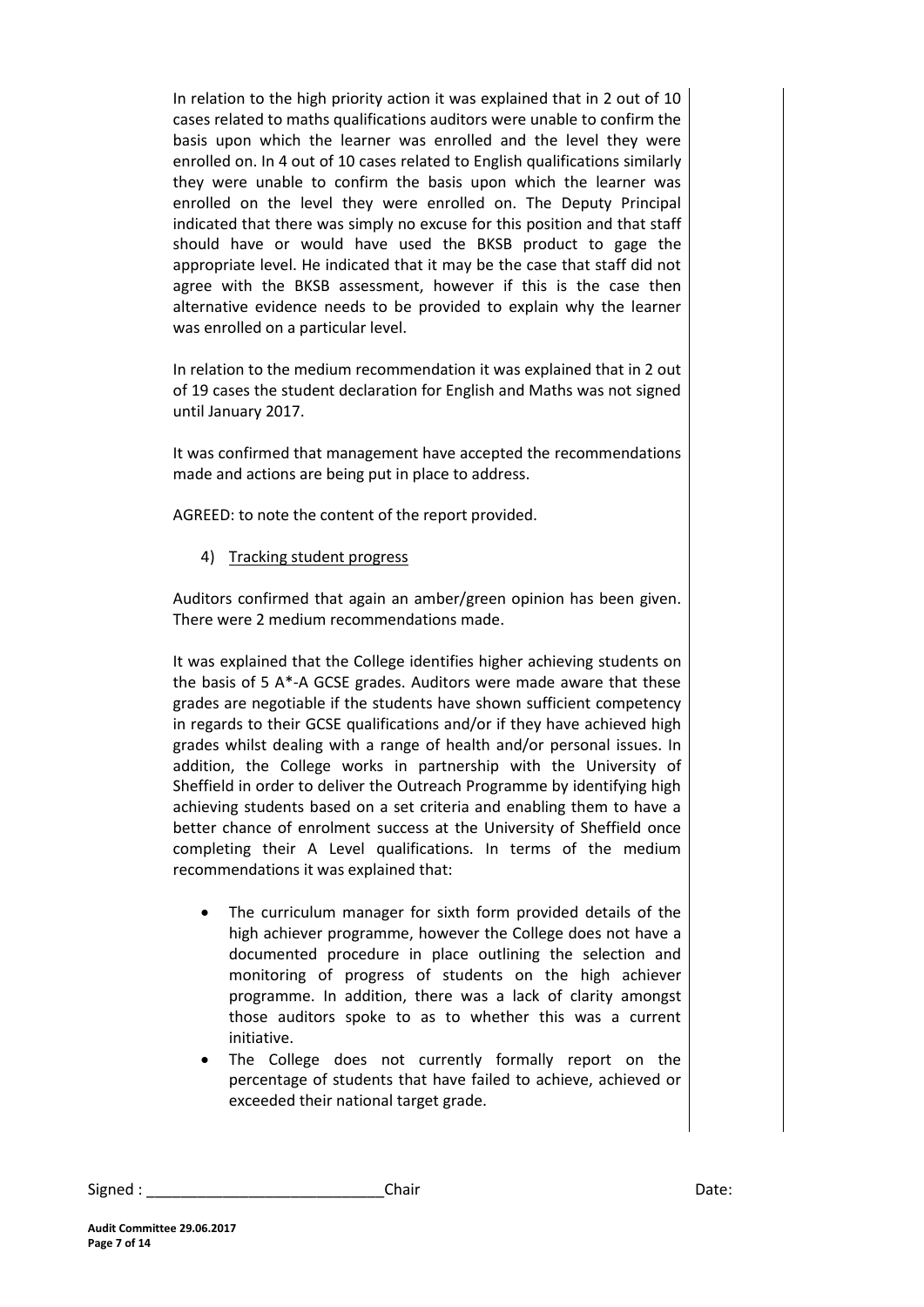There is a new system in place for this academic year which allows for consistent monitoring of the in-year performance at course level. It is expected that this information will be collated in to a report format and will be presented to the Standards Committee at the end of the academic year. As measures of progress based on each learners starting point are increasingly important, monitoring of performance and implementing intervention strategies as needed (in year) will be key. It was explained that the action agreed in this area will form part of further internal audit work planned for the next academic year.

It was explained that compliance in this area is critically important as it links to the new progress measures which have been reported to the Board. The internal audit team will look at this area in detail, particularly regarding the evidence of progress collated.

It was explained that students are seeing an increase in terms of the unconditional offers made by universities and this unfortunately is impacting upon the level of student effort committed to get the best grades possible. As the HE sector becomes more competitive and challenging it is expected that this situation will increase further.

| AGREED: to note the content of the report provided.                                                                                                                                                                                                                                                                                                                                                                  | Internal<br>auditors | Nov. 2017 |
|----------------------------------------------------------------------------------------------------------------------------------------------------------------------------------------------------------------------------------------------------------------------------------------------------------------------------------------------------------------------------------------------------------------------|----------------------|-----------|
| 5) Progress report                                                                                                                                                                                                                                                                                                                                                                                                   |                      |           |
| The Committee reviewed the progress update at page 84 and it was<br>noted that there is only one 16/17 report outstanding and this is in<br>relation to key financial controls following three visits in the year. It was<br>confirmed that this report, together with internal auditor's annual report<br>for 16/17 will be presented at the next meeting.                                                          |                      |           |
| 6) Follow Up report                                                                                                                                                                                                                                                                                                                                                                                                  |                      |           |
| The Committee considered this additional report circulated at the<br>meeting. Auditors were able to confirm that, taking account of the issues<br>identified as part of their review, in their opinion the College has<br>demonstrated good progress in implementing agreed management<br>actions. All agreed that it was pleasing to note that there were no<br>actions falling under the not implemented category. |                      |           |
| AGREED: to note the content of the report provided.                                                                                                                                                                                                                                                                                                                                                                  |                      |           |
| <b>RISK MANAGEMENT</b>                                                                                                                                                                                                                                                                                                                                                                                               |                      |           |
| The Vice Principal for Communications Marketing and Learner<br>Engagement presented two reports.                                                                                                                                                                                                                                                                                                                     |                      |           |
| 1) 2016/17 Annual report on Risk Management activity                                                                                                                                                                                                                                                                                                                                                                 |                      |           |
|                                                                                                                                                                                                                                                                                                                                                                                                                      |                      |           |

**17.18 RISK MANAGEMENT**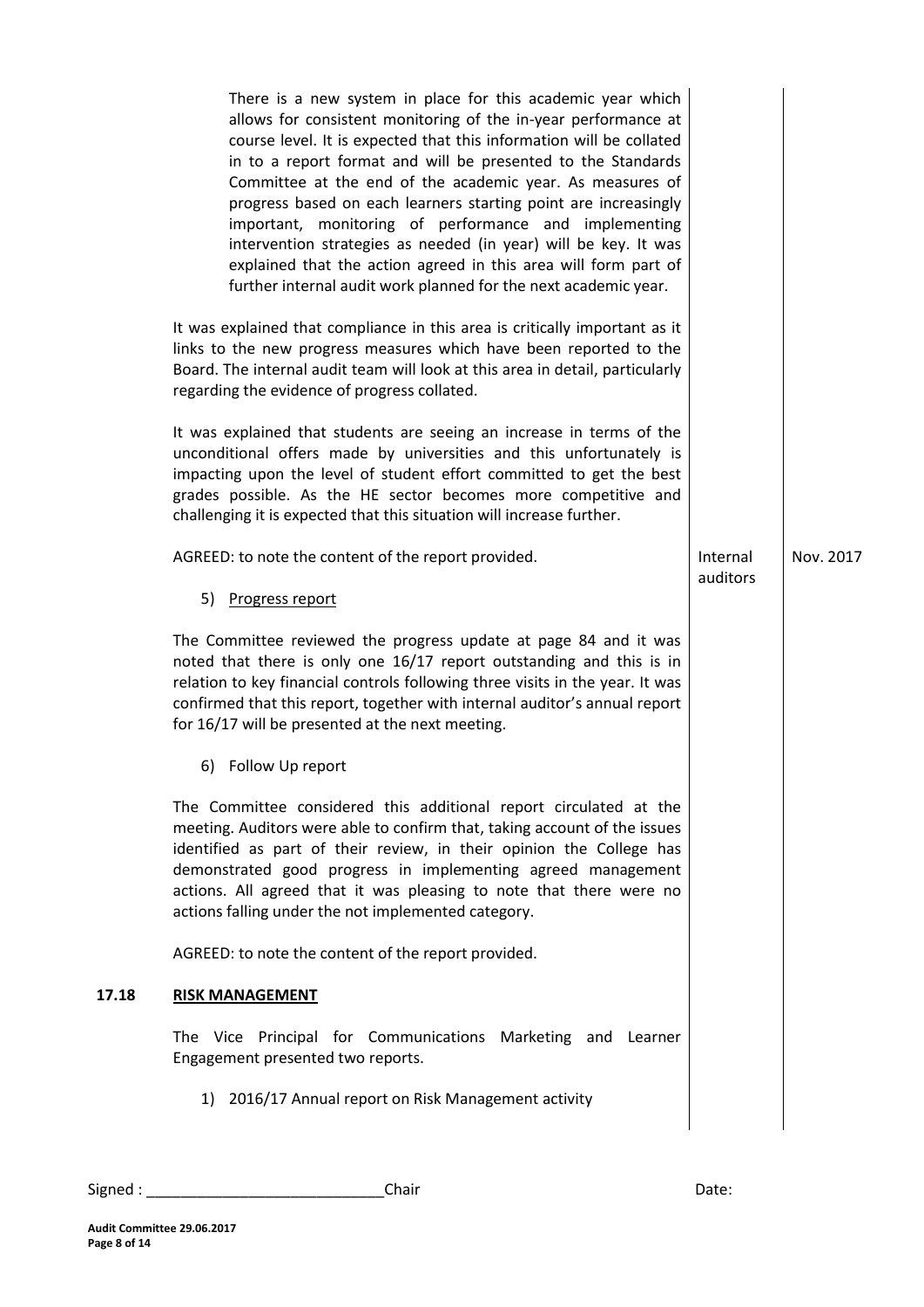Key matters noted were:

- The report provides members with an annual report on risk management activity for the year 16/17. The intention of the risk management strategy and risk assessment arrangements are to better embed a culture of risk management across the College and ensure ownership at corporation board and executive level.
- The risk register was approved by the Audit Committee and corporation Board in July 2016.
- Appendix 1 details how each risk has been monitored throughout the year by the corporation Board and each standing committee of the Board.
- Significant risk register all significant risks on the register have been monitored at least once by the corporation or their Committee owner. In most cases significant risks have formed a standing item, either on corporation Board agendas or on standing Committee agendas. She explained that this is how Governors reach assurance in terms of discharging their duties.
- Contingent risk register risks identified within the contingent risk register have been monitored by the corporation Board or its committees at least once during the year. Members may recall that data protection was the exception to this in 15/16 and a paper was taken through the Audit Committee by way of an update in December 2016.
- An end of year risk register is included within the report and members will note that the final residual score has been included within this document for each of the significant risks. These were considered at length by the executive team at its meeting on 16<sup>th</sup> June 2017. Key points noted were:
	- a) Risks relating to the external environment, financial stability and College positioning have reduced their mitigated score but failed to meet their target mitigated score. She explained that, particularly the external environment was such a moving feast that it is unlikely that the College will ever hit its mitigating score target.
	- b) Risks related to curriculum planning, HR, the quality of teaching and learning and student experience and estates met their target mitigated score. Estates was removed from the significant risk register in January on completion of the Colleges property strategy and included within the contingent risk register.
	- c) Risks relating to work related training have not changed their mitigated score. Whilst a significant amount of work has been done to prepare the College for apprenticeship reform it was too early to judge when the assessment was made as to the impact of these changes.

In terms of changes to the risk environment, yet again it has been a challenging year for the College and its subsidiary companies.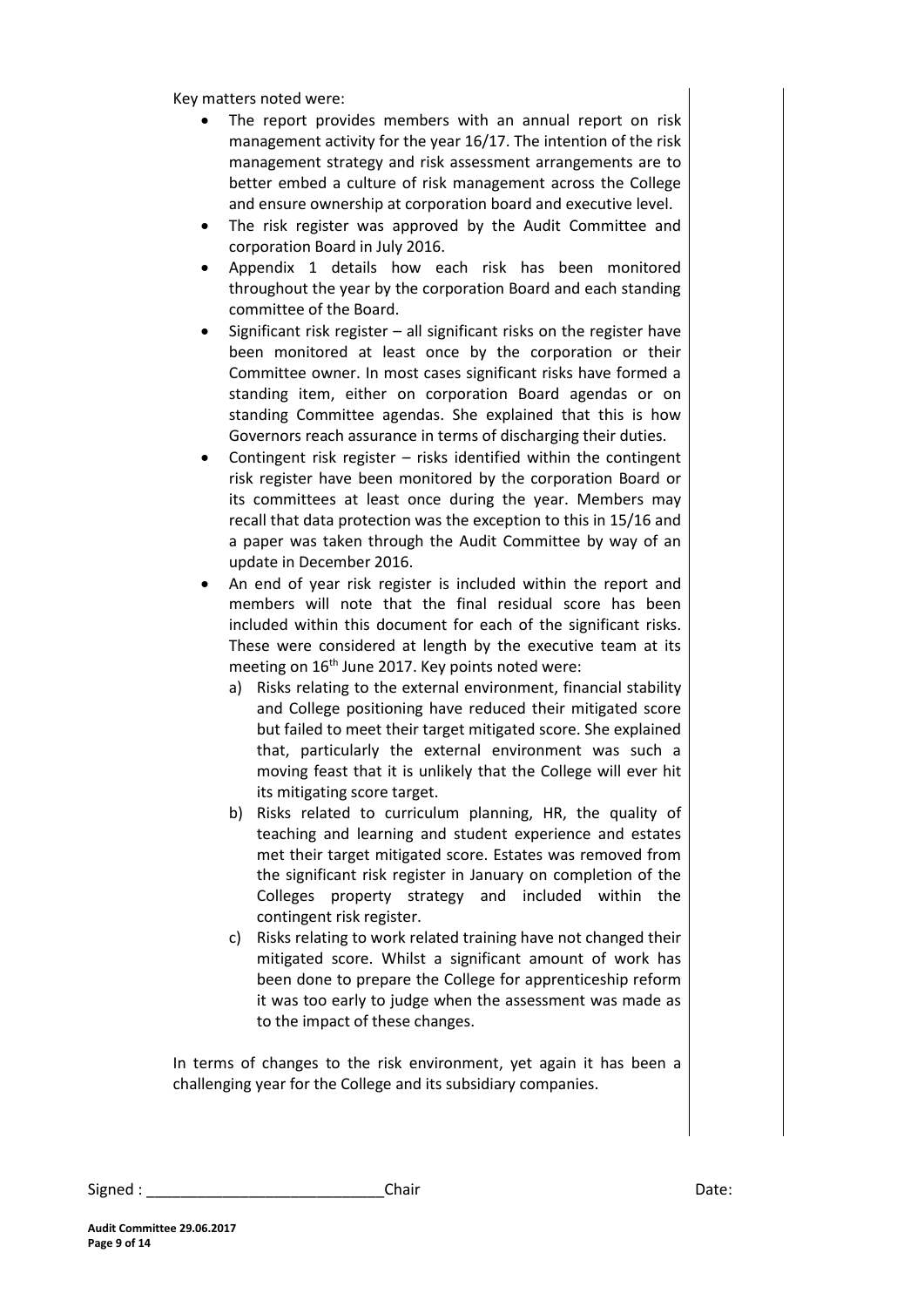Much of the risk comes from the external operating environment with as many opportunities as risks for a College willing to take calculated and measured risk.

Members attention was drawn to key highlights:

- Apprenticeship reform has remained one of the most significant risks to which the College is exposed, this is likely to remain at the top of the College priorities for the next academic year at least.
- Area review, which did pose some risks at the commencement of 16/17, resulted in the preferred option for the College.
- The Ofsted visit in February 2017 largely validated the College's own assessment of its performance with strong grade 2's across the board with the exception of 16-19 study programmes which was graded a 3.

AGREED: to note the content of the annual report provided.

2) Risk management strategy and register for 2017/18

She indicated that there were no major changes proposed and the full register is available on the portal. For greater clarity and focus she explained that the student experience has now been separated out as a separate risk from teaching, learning and assessment, this is detailed at risk 6 on the register.

Members considered the significant risk register and a number of comments were made:

- Risk 1 work based learning and apprenticeships. It was acknowledged that this is the single most significant risk to performance going forward. It was felt that there is more work to do in terms of the controls and actions to be taken. The opinion given in the final column is that assurance is adequate. The Committee asked that an assurance opinion be provided in relation to all risks (it was noted that this is missing at risk 2).
- Risk 2 currently the College does not have very good data protection processes and the control dependency is low. It was explained that this is to be expected at this stage and there is work to be done to ensure that the College meets all the requirements of GDPR. There is lots of work planned and the expectation is that the risk in this area will drop rapidly. The Committee challenged the senior team and indicated that in terms of the controls they would also like to see some external penetration testing. It was agreed that the VP CESE would speak to Gavin Peake on this. As an overall observation it was felt that the timescale for compliance and implementation of all actions required in relation to GDPR was a significant risk.
- Risk 3 higher level skills. It was acknowledged that a failure to successfully deliver the new strategy would potentially lead to reputational impact.

| Signed : | Chair | Date: |
|----------|-------|-------|
|----------|-------|-------|

**CH**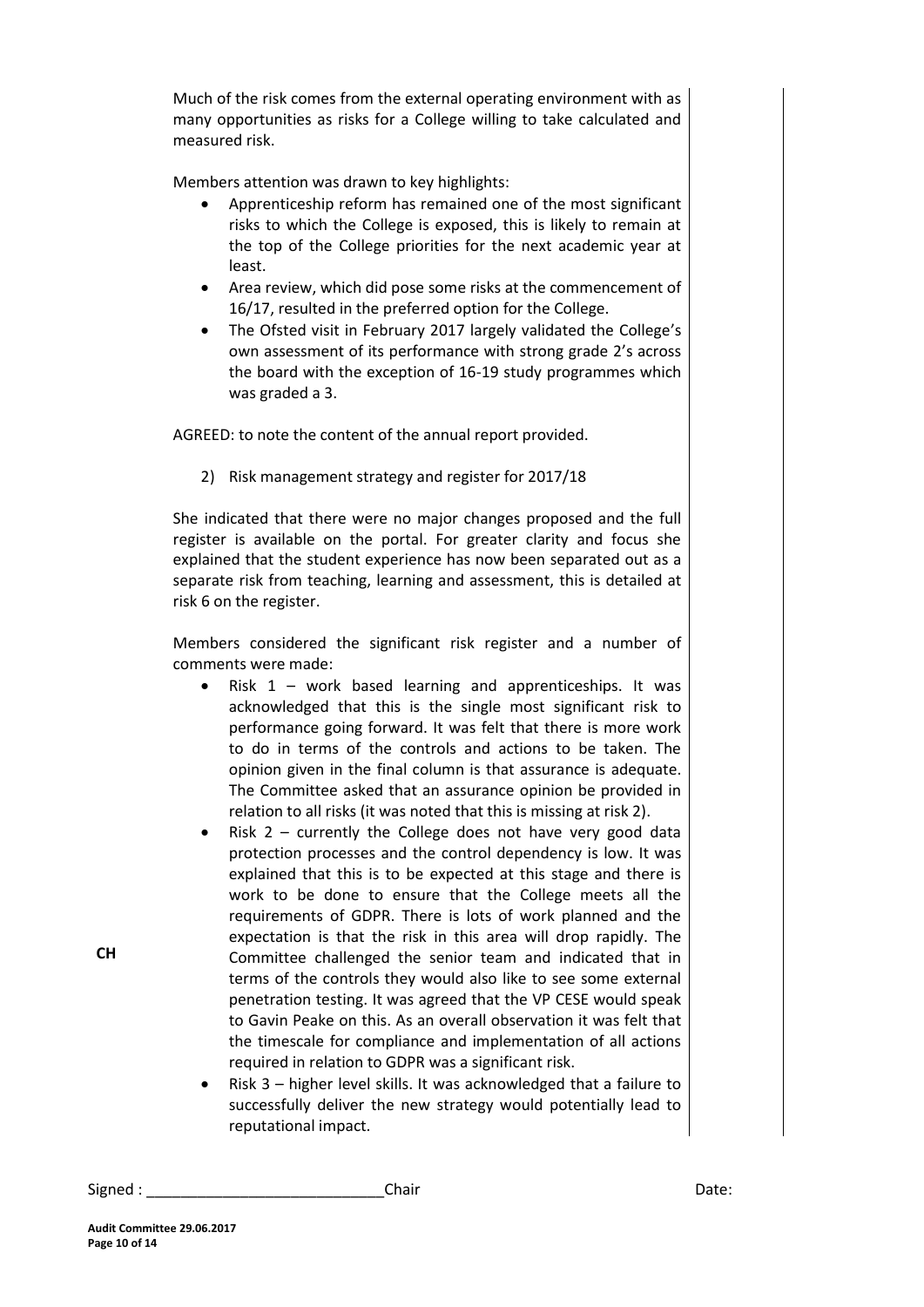|       | The strategy is only now being put in place and therefore this will<br>remain as a risk until the outcome of the strategy is known.                                                                                                                                                                                                                                                                                                                                                                                                                                                                                                                                                                                                                                                                                                                                                                                                                                                                                                                                                                                                                                                                                                                                                                                                                                                                          | <b>VP CESE</b>    | Each<br>meeting            |
|-------|--------------------------------------------------------------------------------------------------------------------------------------------------------------------------------------------------------------------------------------------------------------------------------------------------------------------------------------------------------------------------------------------------------------------------------------------------------------------------------------------------------------------------------------------------------------------------------------------------------------------------------------------------------------------------------------------------------------------------------------------------------------------------------------------------------------------------------------------------------------------------------------------------------------------------------------------------------------------------------------------------------------------------------------------------------------------------------------------------------------------------------------------------------------------------------------------------------------------------------------------------------------------------------------------------------------------------------------------------------------------------------------------------------------|-------------------|----------------------------|
|       | It was confirmed that an update to the risk register would be provided at<br>every audit Committee meeting in the next academic year.                                                                                                                                                                                                                                                                                                                                                                                                                                                                                                                                                                                                                                                                                                                                                                                                                                                                                                                                                                                                                                                                                                                                                                                                                                                                        | <b>VP CESE</b>    |                            |
|       | AGREED: note the content of the Risk Register for 2017/18.                                                                                                                                                                                                                                                                                                                                                                                                                                                                                                                                                                                                                                                                                                                                                                                                                                                                                                                                                                                                                                                                                                                                                                                                                                                                                                                                                   |                   |                            |
|       | It was confirmed that the risk management strategy would be presented<br>to the July Board meeting for approval.                                                                                                                                                                                                                                                                                                                                                                                                                                                                                                                                                                                                                                                                                                                                                                                                                                                                                                                                                                                                                                                                                                                                                                                                                                                                                             |                   |                            |
|       | In terms of the registers a much simpler format has been introduced for<br>17/18 and it is expected that this will have a significant positive impact.                                                                                                                                                                                                                                                                                                                                                                                                                                                                                                                                                                                                                                                                                                                                                                                                                                                                                                                                                                                                                                                                                                                                                                                                                                                       |                   |                            |
|       | The external environment is not a risk on the register in its own right but<br>has been incorporated in each line specifically.                                                                                                                                                                                                                                                                                                                                                                                                                                                                                                                                                                                                                                                                                                                                                                                                                                                                                                                                                                                                                                                                                                                                                                                                                                                                              |                   |                            |
|       | GDPR legislation significantly changes data protection requirements and<br>the penalties are significant. In the next academic year the Committee<br>requested that data protection and progress towards GDPR compliance<br>is scheduled as a standing agenda item.                                                                                                                                                                                                                                                                                                                                                                                                                                                                                                                                                                                                                                                                                                                                                                                                                                                                                                                                                                                                                                                                                                                                          | Director of<br>IT | Standing<br>agenda<br>item |
| Q     | The Committee questioned whether the College has sufficient capacity<br>to respond to the GDPR requirements. It was explained that this has<br>been highlighted as a concern and a risk and it is likely that external<br>support will be required. Assurance was given that this is being discussed<br>at Executive level.                                                                                                                                                                                                                                                                                                                                                                                                                                                                                                                                                                                                                                                                                                                                                                                                                                                                                                                                                                                                                                                                                  |                   |                            |
| 17.19 | REGISTERS, ATTENDANCE AND RECORDING - 2016/17 END OF YEAR<br><b>POSITION</b>                                                                                                                                                                                                                                                                                                                                                                                                                                                                                                                                                                                                                                                                                                                                                                                                                                                                                                                                                                                                                                                                                                                                                                                                                                                                                                                                 |                   |                            |
|       | The Deputy Principal introduced this item and confirmed that this is an<br>annual update as at 15 <sup>th</sup> June 2017. He explained that the total<br>percentage of unmarked registers is now less than 1% with many<br>curriculum areas marking all created registers. This equates to 15<br>registers out of the population of 5,872. In this area there have been<br>continual improvements. A slightly higher proportion of registers were<br>not up to date as at the report date equating to 2% which is likely to be<br>related to registers that are not marked in class. The volume of registers<br>marked by administrators continues to fall to a level of around 3%<br>compared to 6% a year ago. There will always be reasons for utilising<br>such resource to record attendance and it is considered that this is now<br>more proportionate than when the review of the process began. There<br>does however remain one key issue to overcome if the College is to fully<br>consider that its system is fully operating with fully effective. The issue<br>relates to the timing of the recorded register mark where the College<br>currently has 45% marked after the class has finished and 29% not on the<br>same day as the class has taken place. Whilst this is improving from<br>previous reports there is still more work to be done as this shows a very<br>inefficient process. |                   |                            |

| Signed | Jhair<br>_____ | ydlu. |
|--------|----------------|-------|
|--------|----------------|-------|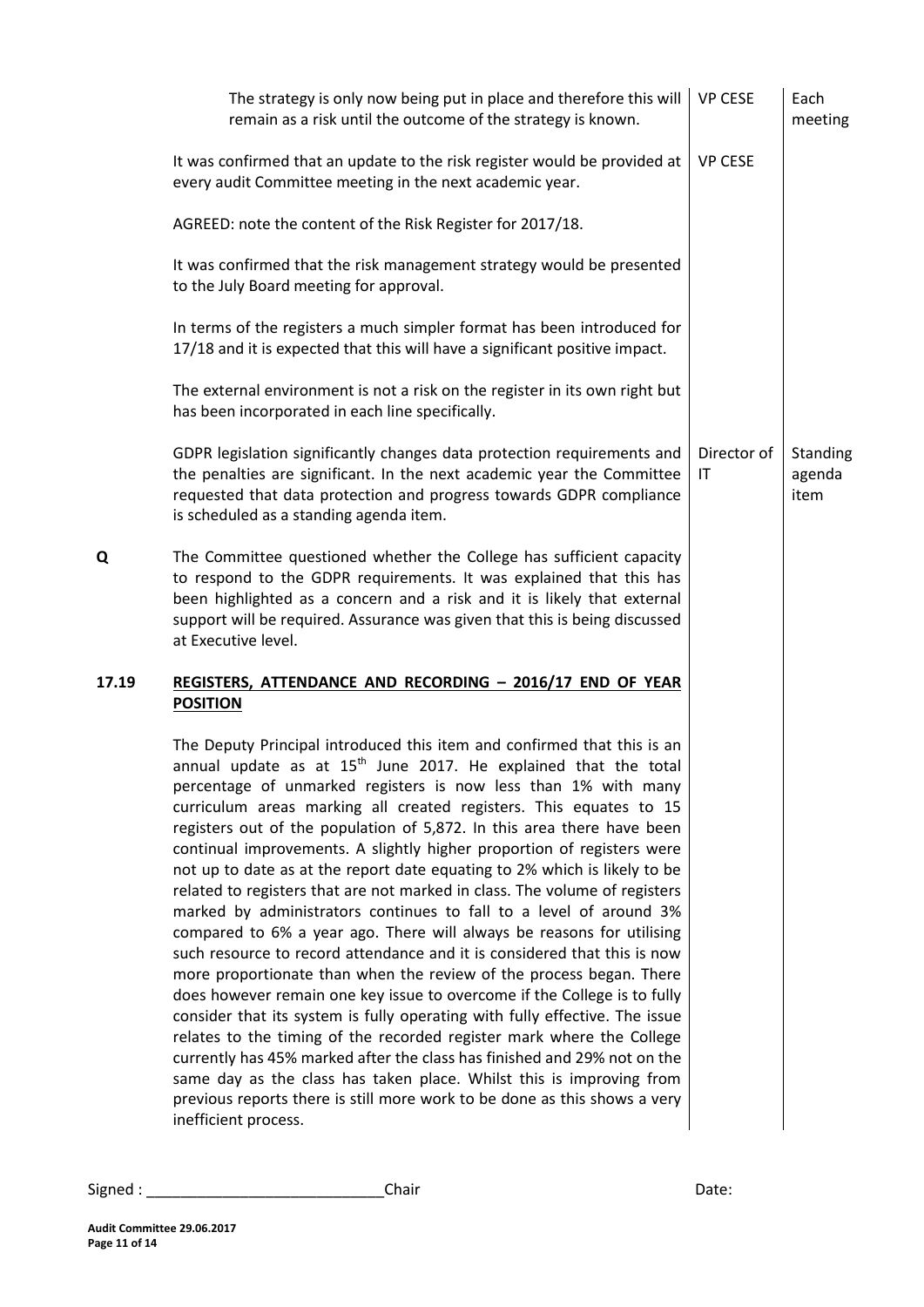As a general overall comment it was acknowledged that the College has improved on the weaknesses seen in previous years. This report and data provided goes to all Heads of School on a monthly basis for them to address any areas of poor performance. The view is that staff have made really good strong progress and curriculum areas now own the need to improve in this area.

**Q** In considering the data provided the Committee questioned what 'missing register marks' means. It was explained that in some instances the reasons for student absences are not known. The Committee also raised a question in relation to the high numbers seen in the work related training area. It was explained that the higher numbers need to be taken within the context of a low number of registers.

AGREED: to note the content of the update provided.

#### **17.20 INTERNAL AUDIT PLAN FOR 2017/18**

Members' attention was drawn to page 109 of the pack and internal auditors explained that this sets out the suggested areas of coverage. In relation to HR she explained that this is reviewed on a cyclical basis. She explained that the programme has been developed in line with contributions from the executive team and staff and a review of the risk register.

In terms of the proposals made the Committee challenged auditors and indicated that in terms of the learner experience they would like to see a greater sample size used. In relation to the planned audit date in relation to GDPR the Committee felt that February 2018 was too late. It was explained that this was intended as a 'readiness check', however there is a risk of taking this approach in that if the auditors feel that the College is not ready then there is very little time left to make changes. The Committee requested that the fieldwork testing for this area be brought forward.

The Committee considered fees proposed at page 107. It was confirmed that days are flexible and there can be change within the areas identified if this need becomes apparent during the year.

Save for the two suggested changes made the Committee were happy to approve the audit plan as proposed.

AGREED: a) to improve the internal audit plan for 2017/18 and b) approve the fees proposed at £22k plus VAT.

#### **17.21 AUDIT SERVICE SECTOR UPDATE**

It was acknowledged that a lot of sector updates had been provided in audit reports already considered.

Signed : \_\_\_\_\_\_\_\_\_\_\_\_\_\_\_\_\_\_\_\_\_\_\_\_\_\_\_\_Chair Date: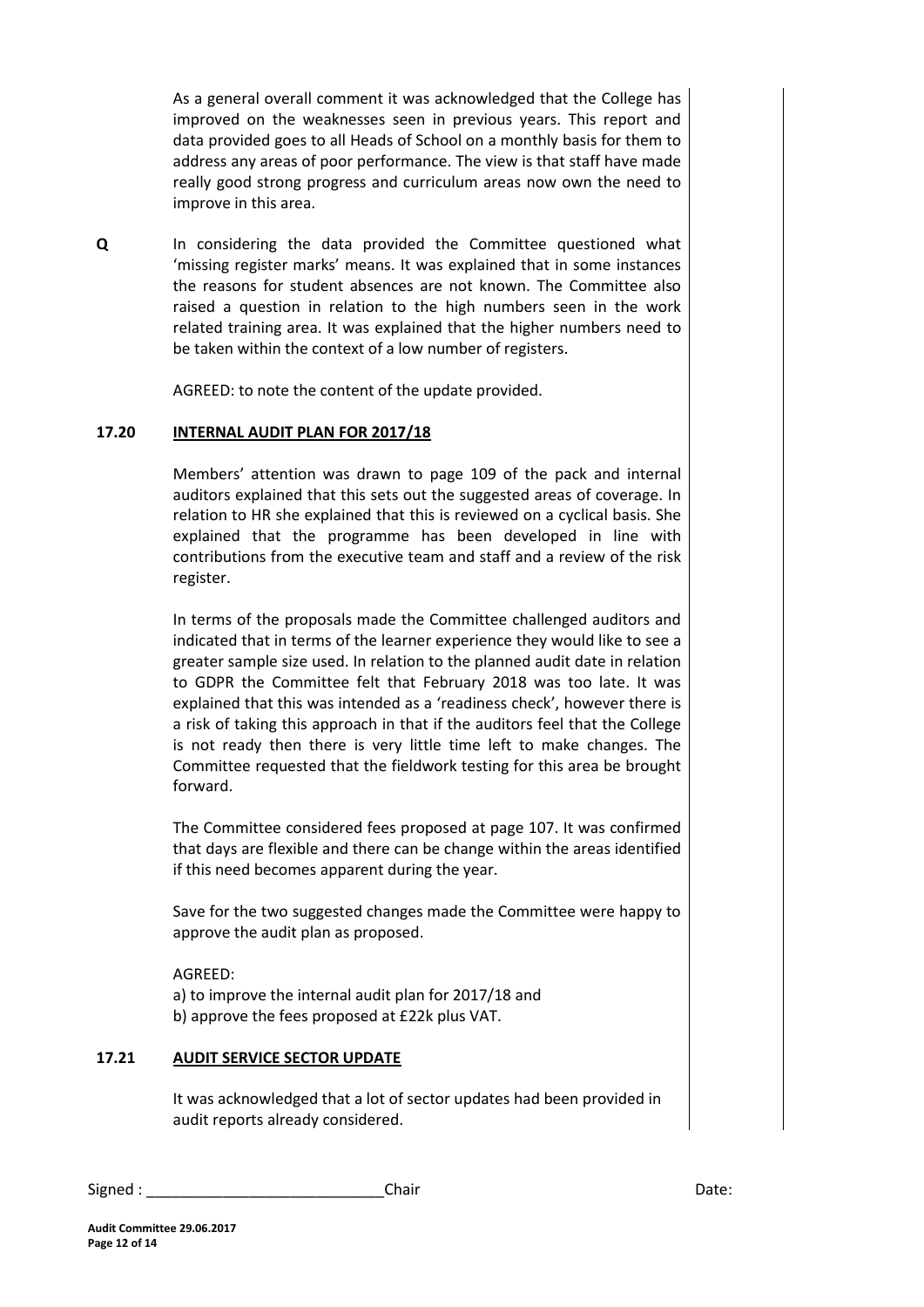|       | External auditors also added that there is quite a focus on cyber security<br>at the current time and the College may wish to undertake readiness<br>checks. It was confirmed that the executive team would look at<br>developing mechanism of intrusion testing.                                                                                                                                                                                                                                        | Dir of IT | 2017 |
|-------|----------------------------------------------------------------------------------------------------------------------------------------------------------------------------------------------------------------------------------------------------------------------------------------------------------------------------------------------------------------------------------------------------------------------------------------------------------------------------------------------------------|-----------|------|
| 17.22 | <b>COMMITTEE REVIEW</b>                                                                                                                                                                                                                                                                                                                                                                                                                                                                                  |           |      |
|       | The Clerk introduced this item and a number of matters were<br>considered.                                                                                                                                                                                                                                                                                                                                                                                                                               |           |      |
|       | 1) Committee work plan for 2017/18                                                                                                                                                                                                                                                                                                                                                                                                                                                                       |           |      |
|       | The Committee were happy with the framework document utilised and<br>were happy to roll it forward unchanged.                                                                                                                                                                                                                                                                                                                                                                                            |           |      |
|       | AGREED: to approve the Committee work plan as presented for 2017/18.                                                                                                                                                                                                                                                                                                                                                                                                                                     |           |      |
|       | 2) Committee self-assessment                                                                                                                                                                                                                                                                                                                                                                                                                                                                             |           |      |
|       | The Clerk invited members to consider the terms of reference and assess<br>their own performance in terms of attendance at meetings, timeliness of<br>decisions, advice to the Board, delegated responsibility etc. The<br>Committee all felt that they had been able to discharge their duties and<br>responsibilities. They felt that the Committee was generally well<br>attended. One additional request was made in terms of further<br>additional recruitment to this committee in the 17/18 year. |           |      |
|       | 3) Committee terms of reference for 17/18                                                                                                                                                                                                                                                                                                                                                                                                                                                                |           |      |
|       | The Committee considered existing terms of reference and felt that they<br>remained fit for purpose. They were happy to roll them forward<br>unchanged.                                                                                                                                                                                                                                                                                                                                                  |           |      |
|       | AGREED: to recommend that the Board approve Committee terms of<br>reference unchanged for the 2017/18 academic year.                                                                                                                                                                                                                                                                                                                                                                                     |           |      |
|       | 4) Committee membership 2017/18                                                                                                                                                                                                                                                                                                                                                                                                                                                                          |           |      |
|       | Again the Committee were happy to make the recommendation to the<br>Board that this roll forward unchanged with the four individuals<br>identified plus any new members who could be recruited.                                                                                                                                                                                                                                                                                                          |           |      |
| 17.23 | <b>ANY OTHER BUSINESS</b>                                                                                                                                                                                                                                                                                                                                                                                                                                                                                |           |      |
|       | The Deputy Principal took the opportunity to advise that the College has<br>received two requests from the ESFA to investigate subcontractor<br>activity. The first is in relation to Amber Train. KPMG have been<br>instructed to carry out a review which relates to concerns regarding<br>student eligibility and potential irregularities. This was described as a<br>fairly complicated investigation.                                                                                              |           |      |
|       |                                                                                                                                                                                                                                                                                                                                                                                                                                                                                                          |           |      |

| Signed . | Chair | Date: |
|----------|-------|-------|
|----------|-------|-------|